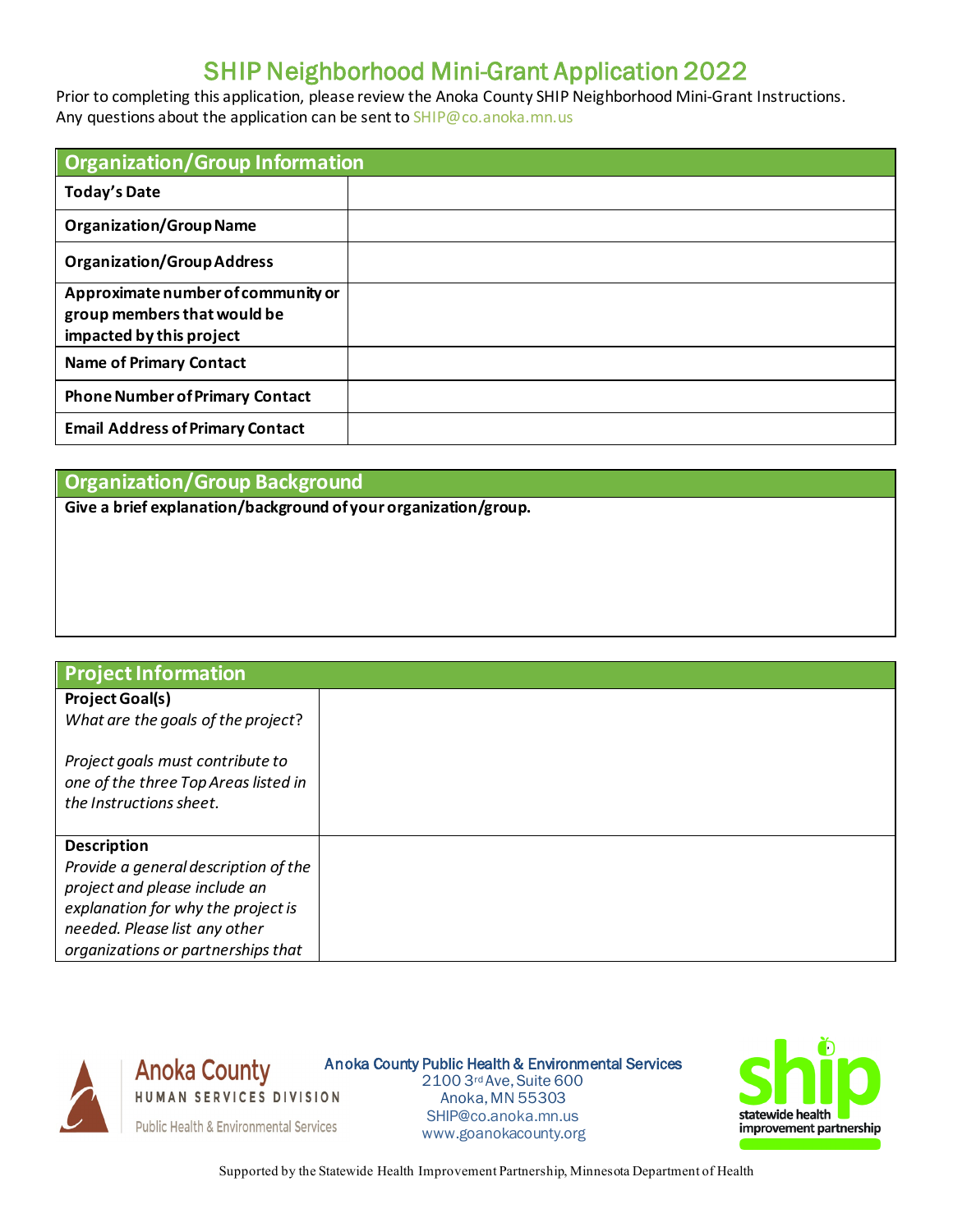| may be involved in this project (if<br>applicable).                                                                                                                   |  |
|-----------------------------------------------------------------------------------------------------------------------------------------------------------------------|--|
| <b>Health Equity</b><br>Please describe how this project is<br>increasing opportunities that would<br>not otherwise be available or<br>accessible to this population. |  |

| List the activities needed to accomplish the project and the timeline for completing them.<br>Add more lines as needed.<br><b>Action Plan/Activities</b><br><b>Timeline</b><br>Example: Invite residents to be part of a planning committee for the new walking club we<br>May 2022<br>want to start in our senior living community.<br>Example: Come up with a name and brand for our walking club, so that community<br>June 2022<br>members recognize our events.<br>Example: Create map of walking routes around the neighborhood and print posters to be<br>June 2022<br>hung in each building.<br>Example: Kick-off our weekly walking club with a community event.<br>August 2022 | <b>Action Plan and Timeline</b> |  |
|------------------------------------------------------------------------------------------------------------------------------------------------------------------------------------------------------------------------------------------------------------------------------------------------------------------------------------------------------------------------------------------------------------------------------------------------------------------------------------------------------------------------------------------------------------------------------------------------------------------------------------------------------------------------------------------|---------------------------------|--|
|                                                                                                                                                                                                                                                                                                                                                                                                                                                                                                                                                                                                                                                                                          |                                 |  |
|                                                                                                                                                                                                                                                                                                                                                                                                                                                                                                                                                                                                                                                                                          |                                 |  |
|                                                                                                                                                                                                                                                                                                                                                                                                                                                                                                                                                                                                                                                                                          |                                 |  |
|                                                                                                                                                                                                                                                                                                                                                                                                                                                                                                                                                                                                                                                                                          |                                 |  |
|                                                                                                                                                                                                                                                                                                                                                                                                                                                                                                                                                                                                                                                                                          |                                 |  |
|                                                                                                                                                                                                                                                                                                                                                                                                                                                                                                                                                                                                                                                                                          |                                 |  |
|                                                                                                                                                                                                                                                                                                                                                                                                                                                                                                                                                                                                                                                                                          |                                 |  |
|                                                                                                                                                                                                                                                                                                                                                                                                                                                                                                                                                                                                                                                                                          |                                 |  |
|                                                                                                                                                                                                                                                                                                                                                                                                                                                                                                                                                                                                                                                                                          |                                 |  |
|                                                                                                                                                                                                                                                                                                                                                                                                                                                                                                                                                                                                                                                                                          |                                 |  |
|                                                                                                                                                                                                                                                                                                                                                                                                                                                                                                                                                                                                                                                                                          |                                 |  |
|                                                                                                                                                                                                                                                                                                                                                                                                                                                                                                                                                                                                                                                                                          |                                 |  |
|                                                                                                                                                                                                                                                                                                                                                                                                                                                                                                                                                                                                                                                                                          |                                 |  |
|                                                                                                                                                                                                                                                                                                                                                                                                                                                                                                                                                                                                                                                                                          |                                 |  |
|                                                                                                                                                                                                                                                                                                                                                                                                                                                                                                                                                                                                                                                                                          |                                 |  |
|                                                                                                                                                                                                                                                                                                                                                                                                                                                                                                                                                                                                                                                                                          |                                 |  |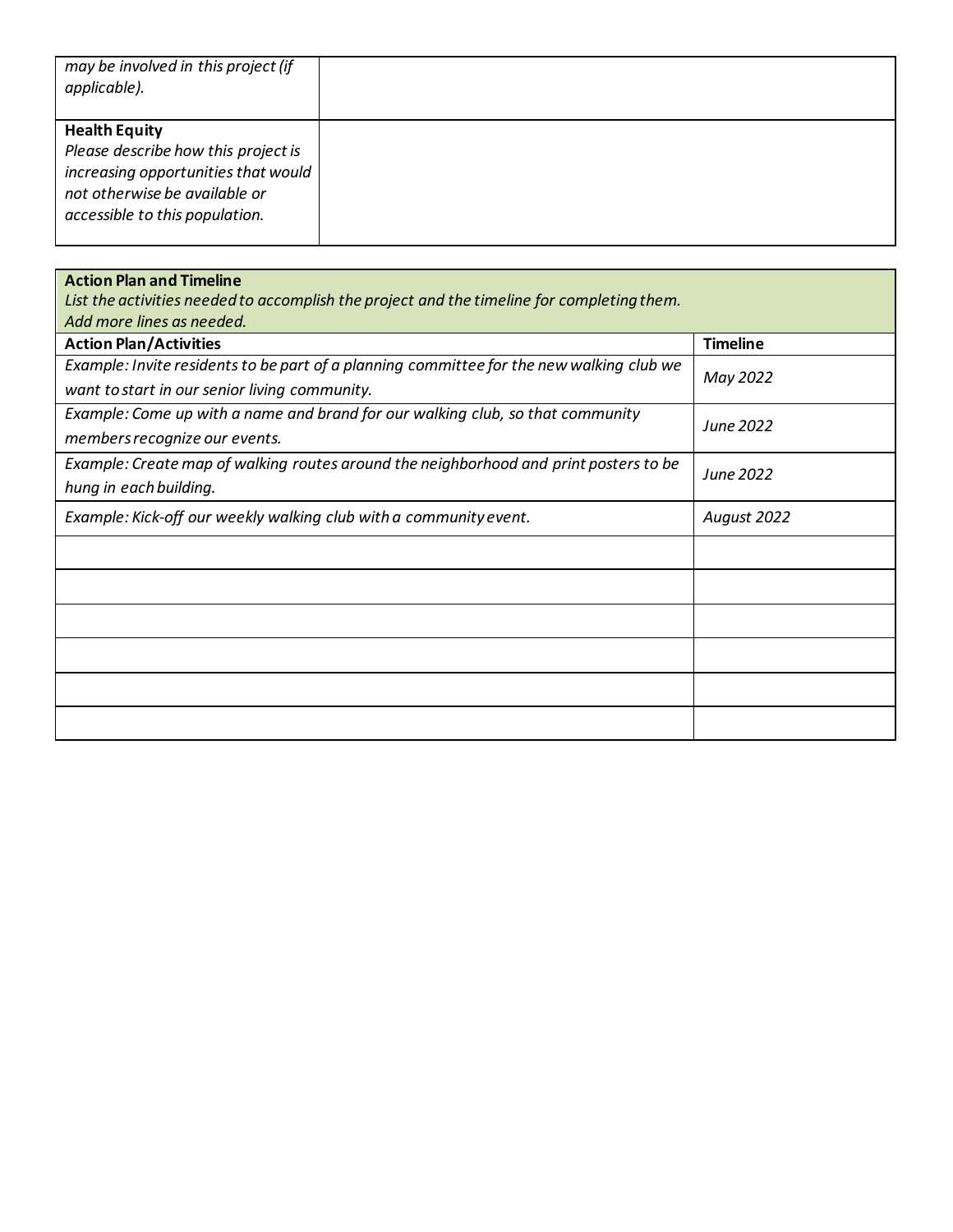## **Budget**

*Include all projected budget items, such as equipment, materials, training fees, printing, etc. Add more lines as needed. Please include links to specific items as needed. All approved and agreed upon items will be purchased directly by Anoka County SHIP.\**

| <b>Budget Item</b>             | <b>Brief Description</b>                                                                                                                                                                                                                                                                                                                                             | Cost(5) | In-Kind<br>Contribution/Description |
|--------------------------------|----------------------------------------------------------------------------------------------------------------------------------------------------------------------------------------------------------------------------------------------------------------------------------------------------------------------------------------------------------------------|---------|-------------------------------------|
| Example: Benches               | Benches along walking route<br>creates a place for residents<br>to rest during the walking club                                                                                                                                                                                                                                                                      | \$2,000 | \$200 for labor for<br>installation |
| Example: Printed posters       | Posters of walking routes and<br>promotion of the walking club                                                                                                                                                                                                                                                                                                       | \$250   |                                     |
|                                |                                                                                                                                                                                                                                                                                                                                                                      |         |                                     |
|                                |                                                                                                                                                                                                                                                                                                                                                                      |         |                                     |
|                                |                                                                                                                                                                                                                                                                                                                                                                      |         |                                     |
|                                |                                                                                                                                                                                                                                                                                                                                                                      |         |                                     |
|                                |                                                                                                                                                                                                                                                                                                                                                                      |         |                                     |
|                                |                                                                                                                                                                                                                                                                                                                                                                      |         |                                     |
|                                |                                                                                                                                                                                                                                                                                                                                                                      |         |                                     |
| <b>Total Amount Requested:</b> |                                                                                                                                                                                                                                                                                                                                                                      |         |                                     |
|                                | *SHIP funding cannot be used for labor/installation costs, alcohol/illegal substances, capital improvements, clothing,<br>lobbying, fitness center memberships, raffles, etc. Approval of items is determined by the MDH SHIP Financial Guidance<br>and Anoka County SHIP discretion. Please review the Anoka County SHIP Neighborhood Mini-Grant Financial Guidance |         |                                     |

for more information.